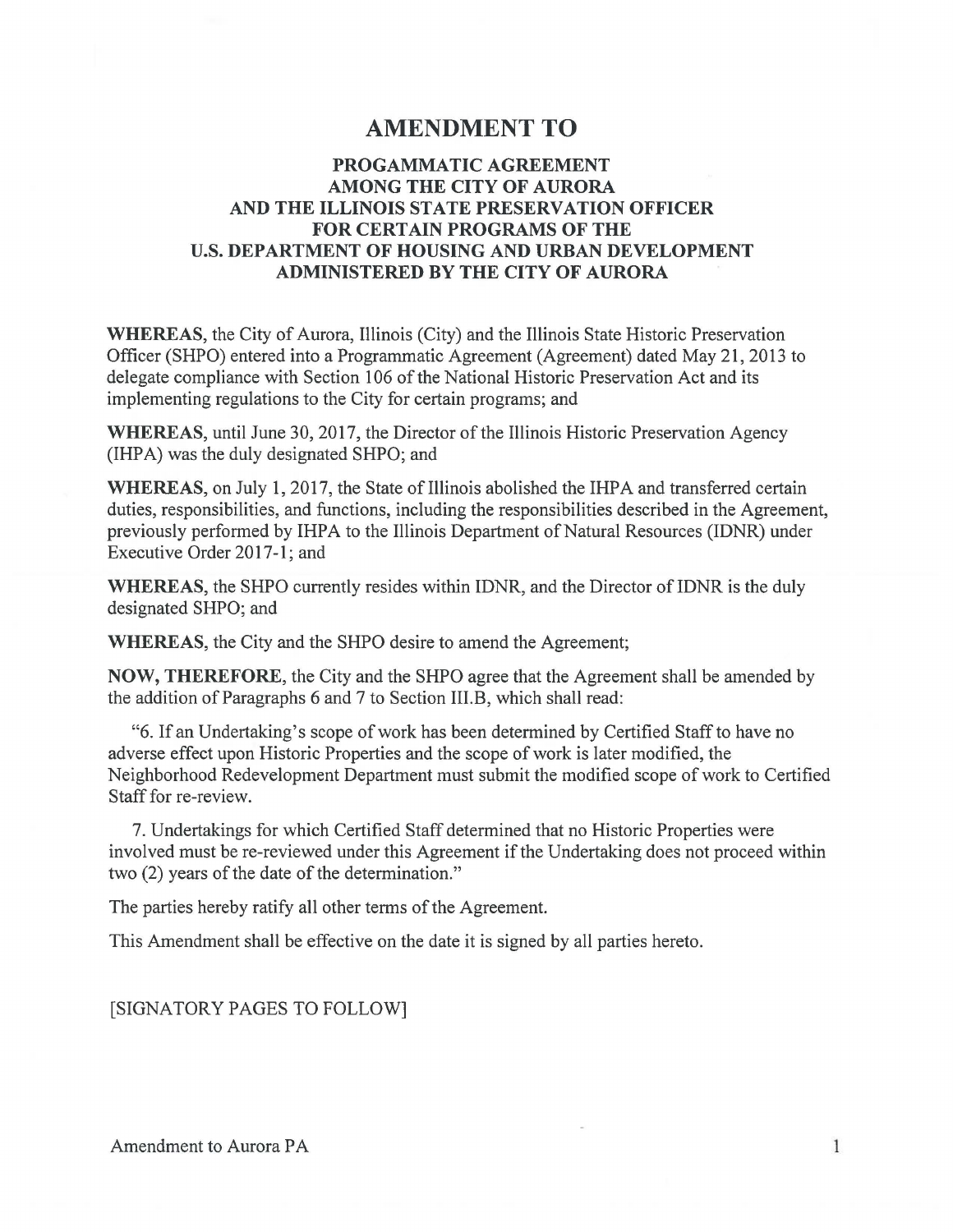## **AMENDMENT TO**

**PROGAMMATIC AGREEMENT AMONG THE CITY OF AURORA AND THE ILLINOIS STATE PRESERVATION OFFICER FOR CERTAIN PROGRAMS OF THE U.S. DEPARTMENT OF HOUSING AND URBAN DEVELOPMENT ADMINISTERED BY THE CITY OF AURORA** 

ILLINOIS STATE HISTORIC PRESERVATION OFFICER

Date:  $5 - 8 - 19$ 

Colleen Callahan, Director and Illinois State Historic Preservation Officer Illinois Department of Natural Resources

APPROVED FOR EXECUTION Date:  $5/6$   $\infty$